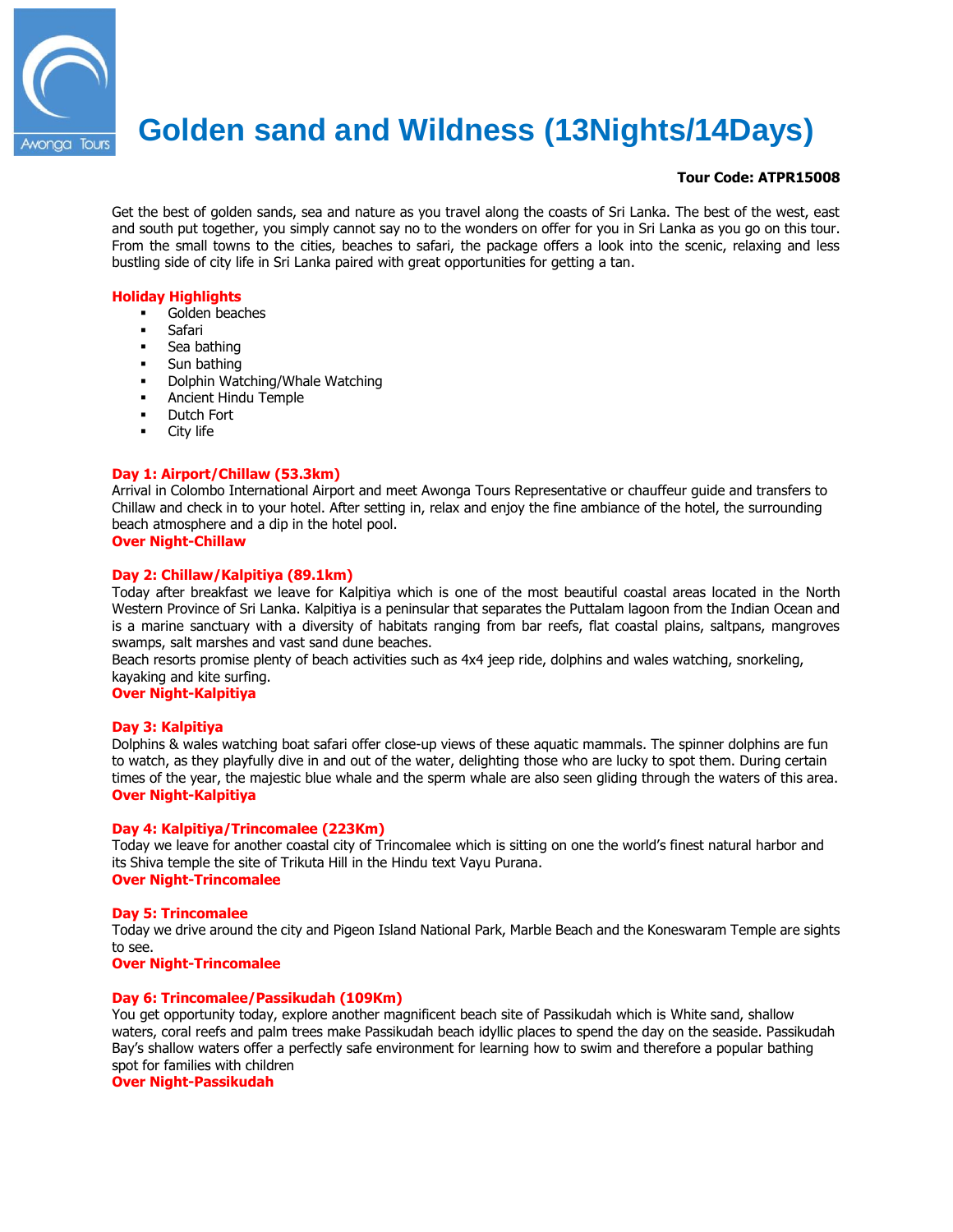# **Day 7: Passikudah/Arugam Bay (145Km)**

Today we drive to famous lovely beach of Arugam Bay which a moon-shaped curl of soft sand, is home to a famed point break that many regard as the best surf spot in the country. Arugam Bay also makes a great base for several adventures in the surrounding hinterland and glistening green landscape **Over Night-Arugam Bay**

# **Day 8: Arugam Bay/Yala (153Km)**

A chance to visit the Yala National Park which is among the oldest and best known of Sri Lanka's 15 National Parks. It covers approximately 1,300 square kilometers and is home to a range of ecosystems found nowhere else in Sri Lanka. There are 44 species of recorded mammals in this National Park, which include the Sri Lankan Leopard, Sri Lankan Sloth Bear and Sri Lankan Elephant, 215 species of birds, 46 species of reptiles and 21 species of amphibians. **Over Night-Tissamaharama** 

#### **Day 9: Yala/Galle (150Km)**

After Yala wild safari today, we travel to city of Galle. This is UNESCO heritage site and it was the main port in the 16th century. Galle reached the height of its development in the 18th century, during the Dutch colonial period and the best example of a fortified city built by the Portuguese in South and Southeast Asia, showing the interaction between Portuguese architectural styles and native traditions. After check into beach hotel at Galle and relax in the evening. **Over Night-Galle**

# **Day 10: Galle Beach Resort**

Beach resort is perfect for relaxing. Lounge in your very own private plunge pool or head to the quiet, secluded beach to soak up some sun.

# **Over Night-Galle**

#### **Day 11: Galle/Balapitiya (118Km)**

You will be driven to Balapitiya Beach Resort and check into hotel which is there was once a flawless crescent of golden sand that swept along a palm-lined shore with turquoise waters that had just enough surf to make for ideal swimming conditions

#### **Over Night-Balapitiya**

#### **Day 12: Balapitiya Beach Resort**

Today you can visit Kosgoda Sea Turtles to lay eggs and thus the turtle conservation looks after this beach to ensure the survival of this majestic marine creature as well as the visit Ambalangoda mask museum & factory. In the afternoon dip in the hotel pool and relax and enjoy.

# **Over Night-Balapitiya**

#### **Day 13: Balapitiya/Colombo City/Negambo (141.8Km)**

Today you will leave to Colombo which is main commercial city of Sri Lanka. Colombo's cosmopolitan side supports ever-more stylish eateries, galleries and museums. Surprises abound in its old quarters where you can find great local food and discover a characterful shop or tiny, convivial-cafe.

As well as you can visit Bandaranayake Memorial International Conference Hall (BMICH), National Museum of Colombo, Gangarama Temple, and Galle Face Green as well as can do shopping at shopping malls. In the evening you check into hotel at Negambo and relax and enjoy.

# **Over Night-Negambo**

#### **Day 14: Negambo/Airport (7.8Km)**

Today is final day of your **"Golden Sand and Wildness"** tour and check out from hotel and transfer to Colombo International Airport with great memories of your very own Sri Lankan Holiday tour.

#### **Your Holiday Includes**

- **Per person cost of twin-sharing and BB basis (B-Bed B-Breakfast)**
- **Transportation in air conditioned vehicle with English speaking chauffer guide for entire tour**
- Entrance fees to Museums, National parks charges(1 trip includes entrance, jeep hire and service of a wildlife tracker) and Wales watching (Boat hire and naturalist guide)
- **Local government Taxes & service charges**